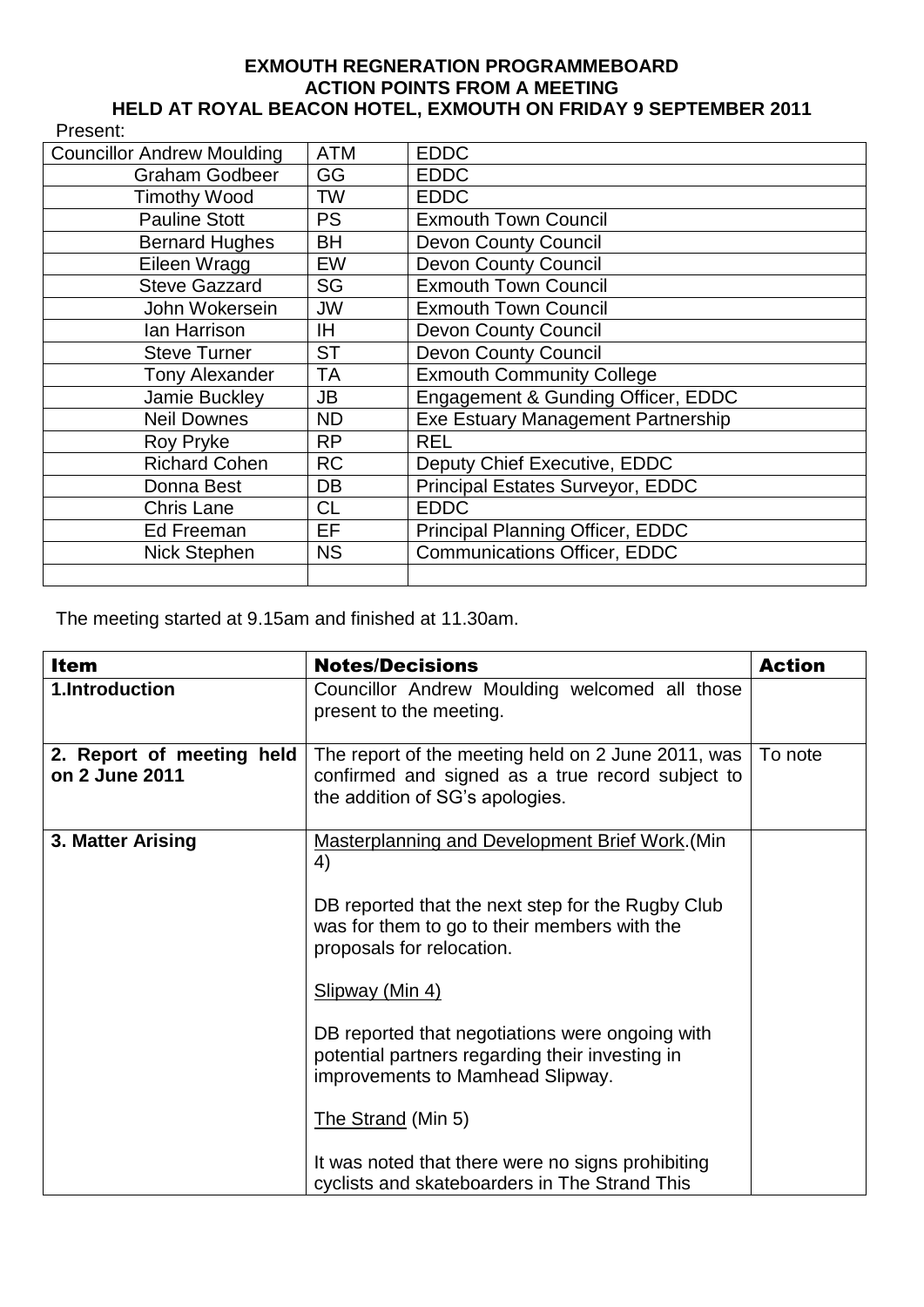|               | prevented the Police from taking action against<br>offenders, despite prohibitive bylaws being in place.                                                                                                                                                                                                                                                                                                         |                 |
|---------------|------------------------------------------------------------------------------------------------------------------------------------------------------------------------------------------------------------------------------------------------------------------------------------------------------------------------------------------------------------------------------------------------------------------|-----------------|
|               | <b>ACTION</b> EDDC and DCC to discuss whose<br>responsibility it was to .erect appropriate signage in<br>the Strand.                                                                                                                                                                                                                                                                                             | <b>EDDC/DCC</b> |
|               | Orcombe Point (Min 6)                                                                                                                                                                                                                                                                                                                                                                                            |                 |
|               | EW reported that the Orcombe Point Jurassic<br>Interpretation scheme was estimated to cost £400K<br>and that the possibility of DCC transferring £100K<br>of this budget to Seaton had been avoided.                                                                                                                                                                                                             |                 |
|               | Action that a presentation from 3D Bright and DCC<br>on Orcombe Point Jurassic Interpretation scheme<br>be made at the next scheduled meeting of the<br>Board on 1 December.                                                                                                                                                                                                                                     | <b>DB</b>       |
| 4. Masterplan | a) Consultation                                                                                                                                                                                                                                                                                                                                                                                                  |                 |
|               | DB reported on the consultation process that had<br>been happening in Exmouth on the Draft Master<br>Plan prepared by LDA Design. It was noted that this<br>was almost complete and had been favourably<br>received by many Exmouth residents, with 200<br>written responses and 80 online. Consultation<br>closed on Monday. Students at Exmouth<br>Community College would consider it on the 28<br>September. |                 |
|               | All the comments received on the Master Plan<br>would be given to LDA Design for their<br>consideration.                                                                                                                                                                                                                                                                                                         |                 |
|               | <b>Action</b> Arrange a special meeting of the Board on<br>10 November 2011 (time to be agreed) to consider<br>responses to consultation on the Draft Master Plan.                                                                                                                                                                                                                                               | <b>CL</b>       |
|               | JB was thanked for the excellent work she had<br>undertaken on the consultation process.                                                                                                                                                                                                                                                                                                                         |                 |
|               | b) Emerging Priorities and progress                                                                                                                                                                                                                                                                                                                                                                              |                 |
|               | DB reported on the emerging priorities and<br>progress. The priorities had been identified in the<br>Master Plan and through consultation.                                                                                                                                                                                                                                                                       |                 |
|               | c) Next Steps                                                                                                                                                                                                                                                                                                                                                                                                    |                 |
|               | DB reported on the next steps for the Master Plan.<br>Once the draft Master Plan had been agreed it<br>would be considered by a special meeting of the<br>Development Management Committee at EDDC.                                                                                                                                                                                                              |                 |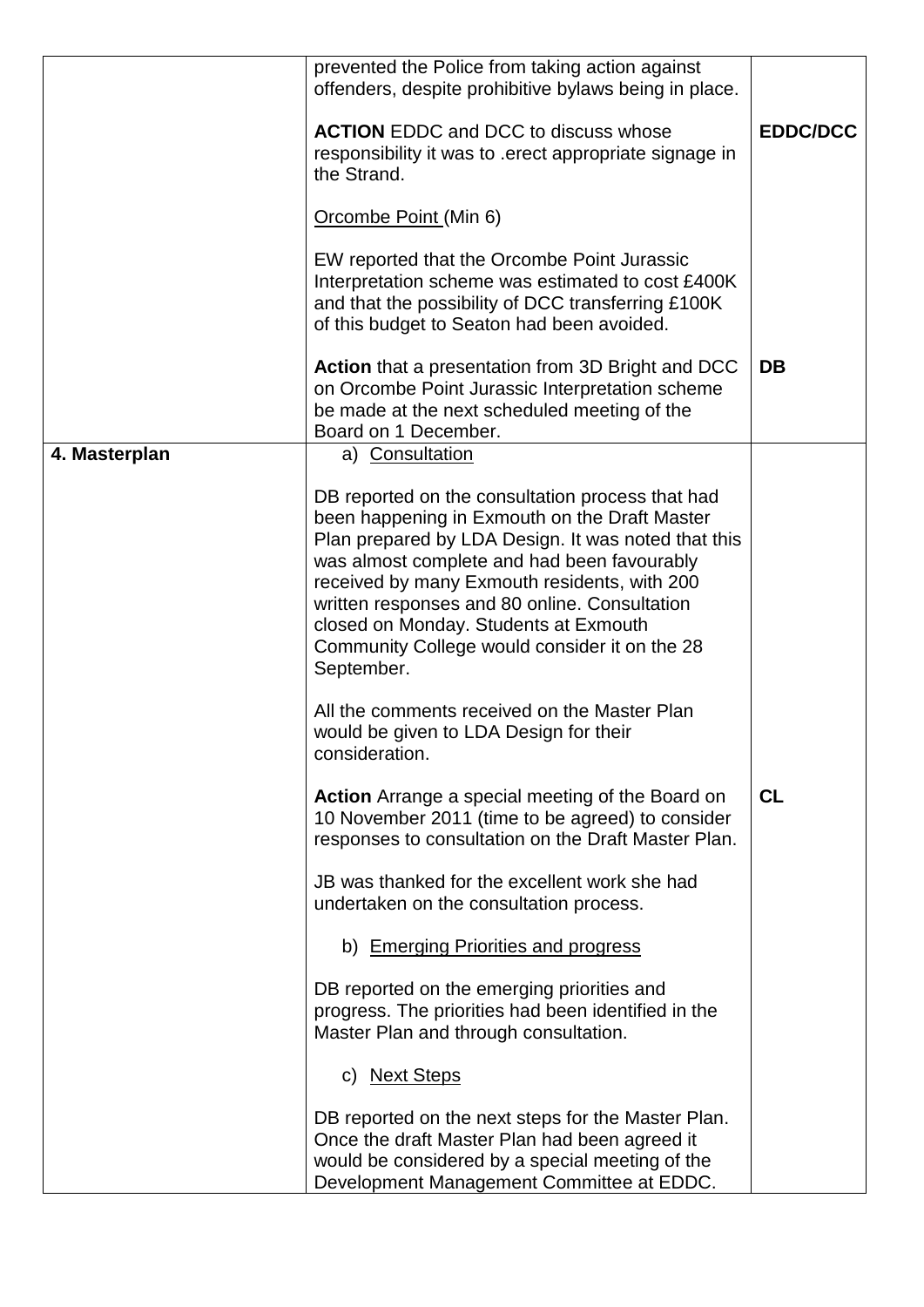|                  | It was accepted that traffic issues were a significant<br>issue for the Master Plan and that DCC Highways<br>needed to provide appropriate guidance on their<br>implications. Residents expected to see progress<br>with work and it was important from a PR point of<br>view that progress on the Master Plan scheme was<br>made.                                                                                                                                                                                                                       |  |
|------------------|----------------------------------------------------------------------------------------------------------------------------------------------------------------------------------------------------------------------------------------------------------------------------------------------------------------------------------------------------------------------------------------------------------------------------------------------------------------------------------------------------------------------------------------------------------|--|
| 5. Rolle College | a) REL Presentation<br>Members received a presentation from RP on the<br>possible future use of the part of the Rolle College<br>site owned by Plymouth University for education<br>and other uses. RP confirmed that very good<br>support had been received from EDDC, ETC, John<br>Hart Leader of DCC and Hugo Swire MP for the<br>project.                                                                                                                                                                                                            |  |
|                  | REL was now close to finalising the draft agreement<br>with the University of Plymouth for use of part of the<br>site for a minimum of three years Several<br>organisations had expressed interest and<br>indications were that the new Rolle Centre would<br>be well occupied and also used by September<br>2012, for community activities, conferences,<br>theatrical performances, concerts and exhibitions.<br>It was noted that there were three significant<br>partnerships: Exmouth Community College, DCC<br>and De Vere Academy of Hospitality. |  |
|                  | b) Discussion<br>Members discussed the presentation by RP on<br>proposals for the Rolle College site.                                                                                                                                                                                                                                                                                                                                                                                                                                                    |  |
|                  | TA commented that it would be a decision of the<br>Governing Body whether to use the facilities at the<br>Rolle College site. If a positive decision was made it<br>was likely that between 130-160, 16-19 year old<br>students would move to the site for their further<br>education. There were also issues of the costs of<br>running the site, such as utilities and caretaking to<br>consider and also issues of safeguarding students<br>and duties of care.                                                                                       |  |
|                  | The following comments were amongst those<br>made:<br>• There was the need for apprenticeship training in<br>Exmouth for students without the need for<br>travelling.<br>• Importance of rebalancing the age profile of the                                                                                                                                                                                                                                                                                                                              |  |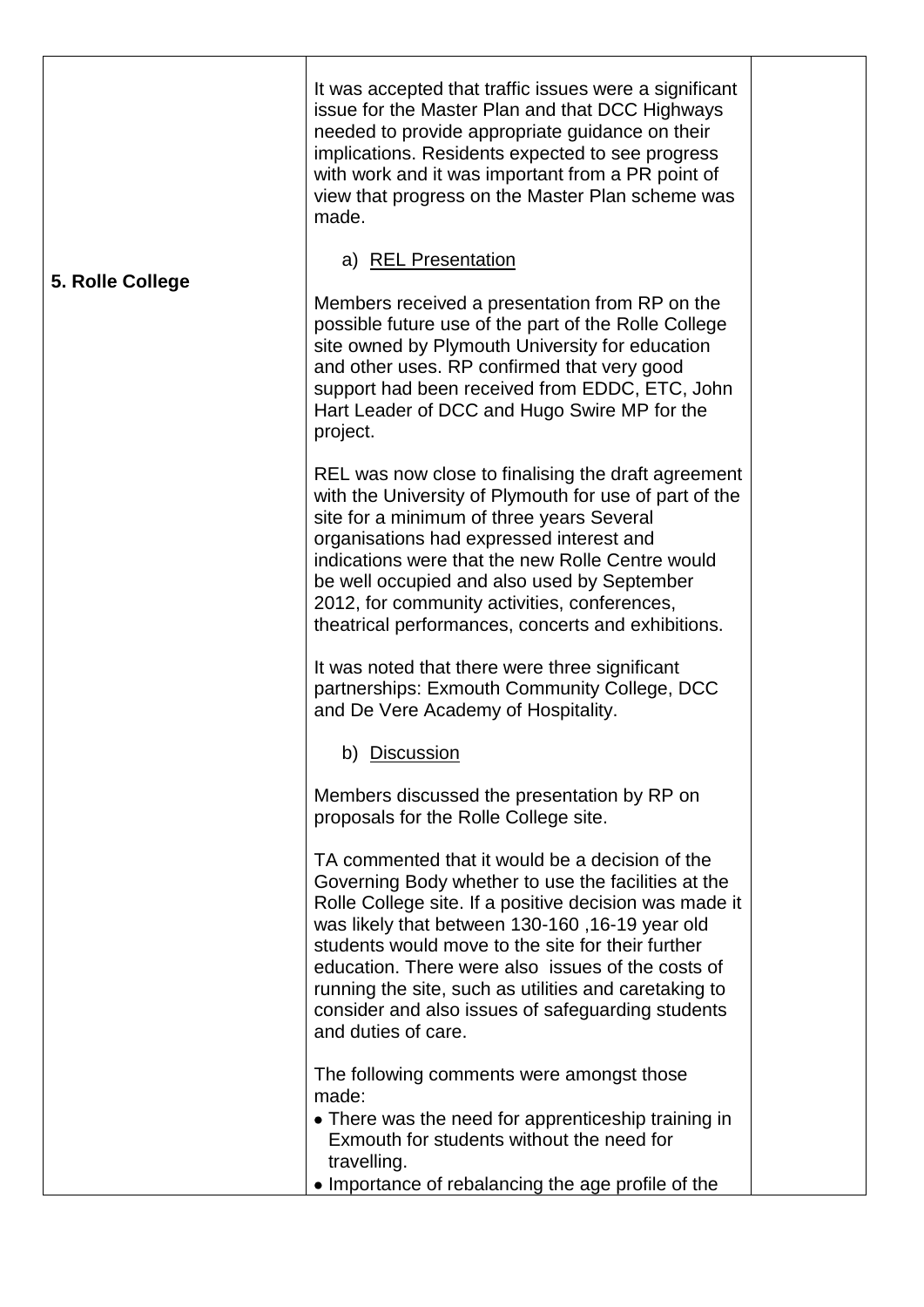| <b>Scene</b>  |
|---------------|
|               |
|               |
| <b>Street</b> |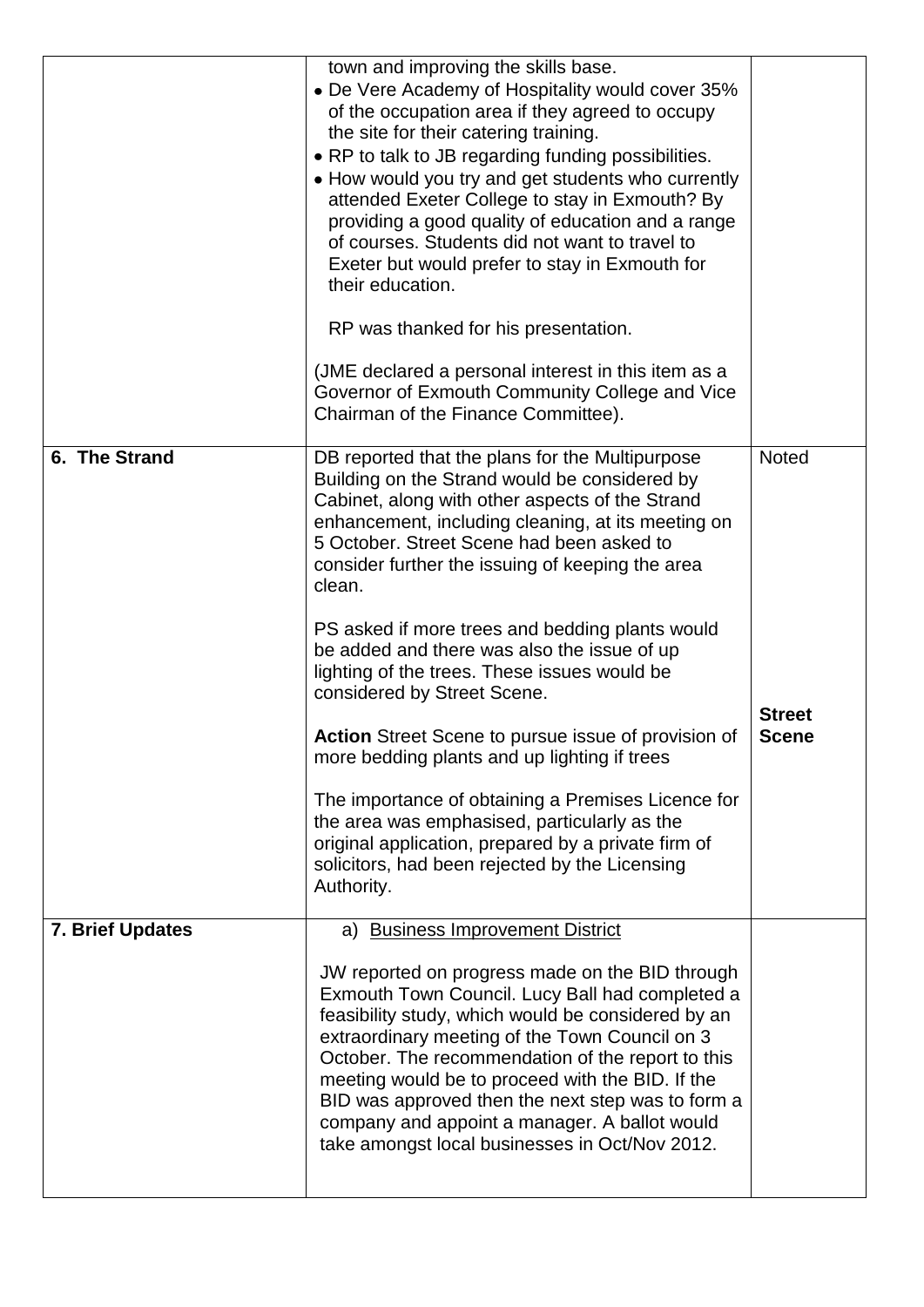| The following comments were amongst those                                                         |  |
|---------------------------------------------------------------------------------------------------|--|
| made:                                                                                             |  |
| • A campaign against the BID amongst local small                                                  |  |
| businesses had already started and an                                                             |  |
| anonymous leaflet produced.                                                                       |  |
| • EDDC would also have to pay towards the BID as                                                  |  |
| it paid NDR for its car parks and Exmouth Town<br>Hall. EDDC would also be paying for the         |  |
| administration costs of achieving BID status for                                                  |  |
| Exmouth.                                                                                          |  |
| • Businesses in favour of the BID should prepare                                                  |  |
| their own pro BID leaflet.                                                                        |  |
| • The importance of recruiting the right person to                                                |  |
| manage the project and get decisions made.                                                        |  |
| There was strong support for an Exmouth BID                                                       |  |
| from the Chamber of Commerce.                                                                     |  |
| • The need for all businesses to pay the same                                                     |  |
| percentage of the NDR towards the BID.                                                            |  |
| • DCC Cabinet had voted in favour of supporting<br>BID's across Devon. Newton Abbot was currently |  |
| going through the process.                                                                        |  |
|                                                                                                   |  |
| b) Local Plan                                                                                     |  |
|                                                                                                   |  |
| RC reported that EDDC were currently holding                                                      |  |
| LDF Panels on weekly basis. This week the                                                         |  |
| Panel had discussed the 7 towns in East Devon<br>and lively debate had ensued. It was intended to |  |
| go take a draft report to the Development                                                         |  |
| Management Committee in October and go to                                                         |  |
| consultation on the findings in November. JW                                                      |  |
| reported that he had been impressed by the                                                        |  |
| presentations made by the Town Council's and                                                      |  |
| hoped that the Panel and EDDC would listen to                                                     |  |
| their views.                                                                                      |  |
| c) DCC Hub Plan                                                                                   |  |
|                                                                                                   |  |
| ST reported on the DCC Hub Plan. DCC had                                                          |  |
| undertaken a considerable amount of research                                                      |  |
| into this project and a number of surveys across                                                  |  |
| the County. Exmouth was on the list, with the                                                     |  |
| possibility of space being provided at the Rolle                                                  |  |
| Centre.                                                                                           |  |
| DCC Hub's were being delivered in other towns                                                     |  |
| and it was anticipated that revenue funding would                                                 |  |
| be available for a scheme in Exmouth.                                                             |  |
|                                                                                                   |  |
| DCC had been talking with District and Town                                                       |  |
| Council's throughout the DCC Hub plan process                                                     |  |
| and workshops would be planned alongside                                                          |  |
| existing District Council facilities where                                                        |  |